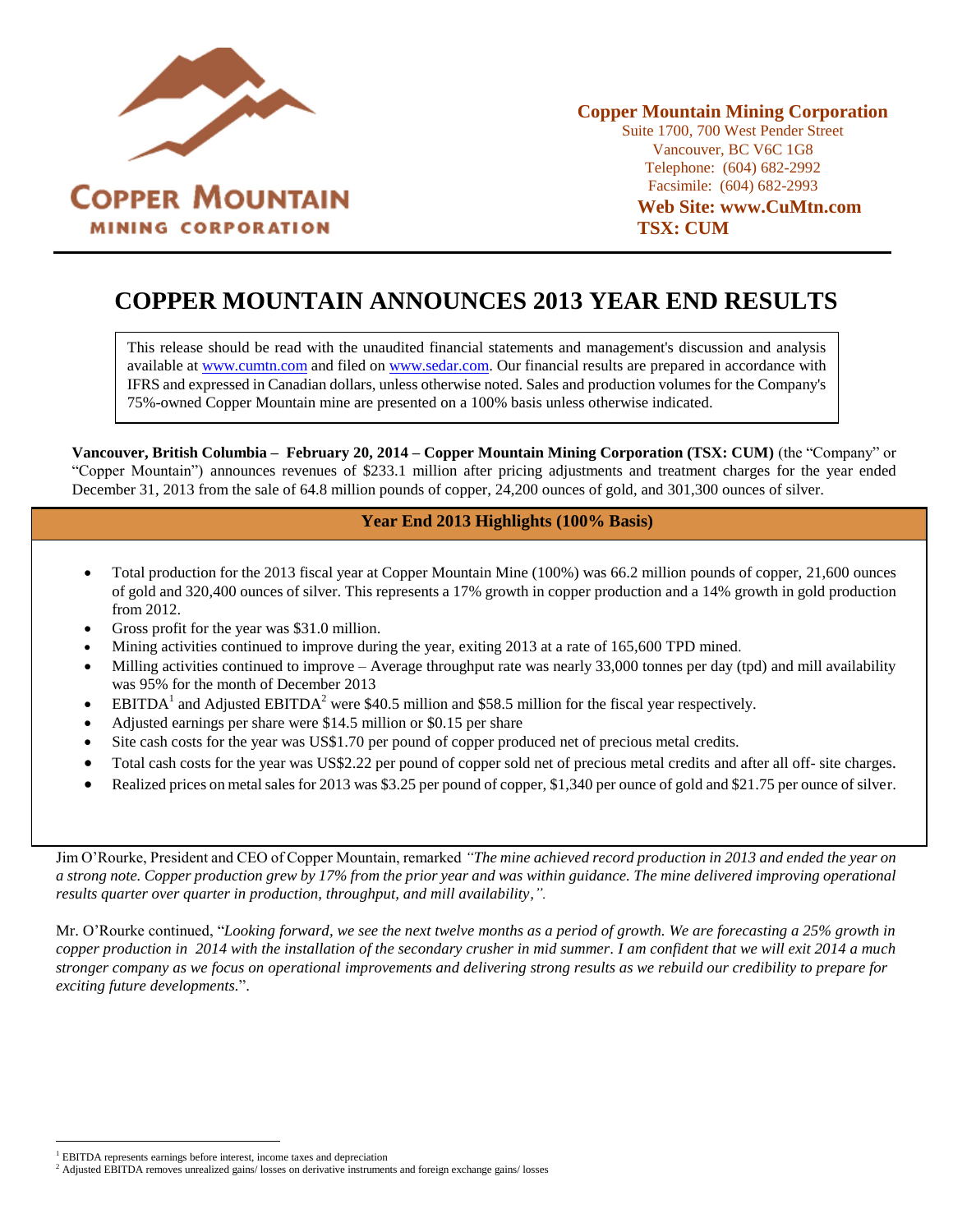## **Summary Financial Results**

|                                                                                   | Three months ended<br>December 31, |                 | <b>Year ended</b><br>December 31, |                   |
|-----------------------------------------------------------------------------------|------------------------------------|-----------------|-----------------------------------|-------------------|
| (CDN\$, except for cash cost data in US\$)                                        | 2013                               | 2012            | 2013                              | 2012              |
|                                                                                   | \$                                 | (restated)      |                                   | (restated)        |
|                                                                                   |                                    |                 |                                   | \$                |
|                                                                                   |                                    |                 |                                   |                   |
| <b>Revenues</b>                                                                   | 64,714,231                         | 50,086,260      | 233, 122, 274                     | 229,473,610       |
| Gross profit (loss)                                                               | 8,234,296                          | 10,327,657      | 31,033,666                        | 55,622,509        |
| <b>Operating income (loss)</b>                                                    | 6,719,364                          | 8,985,058       | 25,498,442                        | 48,914,599        |
| Adjusted earnings $(\text{loss})^3$                                               | 4,724,691                          | 7,156,459       | 14,544,023                        | 40,984,085        |
| <b>Net Income (loss)</b>                                                          | (4,145,430)                        | 2,138,226       | (3,414,357)                       | 40,473,360        |
| Earnings (loss) attributable to shareholders of the Company                       | (2,803,695)                        | 2,020,058       | (3,245,051)                       | 29,564,958        |
| Adjusted earnings (loss) per share <sup>4</sup>                                   | 0.05                               | 0.07            | 0.15                              | 0.42              |
| Earnings (loss) per share <sup>5</sup>                                            | (0.03)                             | 0.02            | (0.03)                            | 0.30              |
| <b>EBITDA</b>                                                                     | 6,594,093                          | 10,803,652      | 40,501,071                        | 74,660,552        |
| <b>Adjusted EBITDA</b>                                                            | 15,464,214                         | 15,821,885      | 58,459,451                        | 75,171,277        |
| Cash and cash equivalents                                                         |                                    |                 | 42,281,137                        | 24,300,790        |
| <b>Working capital</b>                                                            |                                    |                 | 42,649,596                        | 10,676,254        |
| <b>Equity</b>                                                                     |                                    |                 | 288,500,630                       | 257,056,502       |
|                                                                                   |                                    | 13,780,000      |                                   |                   |
| Copper produced (lbs)                                                             | 18,600,000                         |                 | 66,200,000                        | 56,600,000        |
| Gold produced (oz)                                                                | 4,300<br>105,800                   | 5,800<br>66,700 | 21,600<br>320,400                 | 18,900<br>354,000 |
| Silver produced (oz)                                                              |                                    |                 |                                   |                   |
| Copper sold (lbs)                                                                 | 18,492,000                         | 13,185,000      | 64,841,000                        | 59,122,000        |
| Gold sold (oz)                                                                    | 6,600                              | 5,200           | 24,200                            | 19,900            |
| Silver sold (oz)                                                                  | 89,000                             | 71,600          | 301,300                           | 402,000           |
| Site cash costs per pound of copper produced (net of gold,                        | 1.68                               | 1.65            | 1.70                              | 1.59              |
| silver credits) (US\$)                                                            |                                    |                 |                                   |                   |
| Total cash costs per pound of copper sold (net of gold, silver<br>credits) (US\$) | 2.19                               | 2.13            | 2.22                              | 2.09              |

## **Copper Mountain Mine**

 $\overline{a}$ 

During the year, the company completed twelve shipments of concentrate containing approximately 64.8 million pounds of copper to Japan for smelting and recorded revenues, net of smelter charges and pricing adjustments, of \$233.1 million, realizing a gross profit of \$31.0 million. The total cash cost of copper sold for the year ended December 31, 2013 was US\$2.22 per pound of copper after gold and silver by-product credits.

Mining activities continued in the Pit #3 and Pit#2 areas throughout 2013. A total of 56.7 million tonnes of material was mined, including 16.6 million tonnes of ore and 40.1 million tonnes of waste at an average mining rate of 165,600 tpd moved during 2013. The ore grade averaged 0.35% Copper for the year. Site cash costs were \$1.72 per pound of copper after gold and silver by-product credits.

The mine exited the year on a positive note with the mill availability averaging 95% and copper production of 6.9 million pounds for the month of December. Mine production was 18,600 million pounds of copper, 4,300 ounces of gold, and 105,800 ounces of silver during the three months of operations ended December 31, 2013. This brought production for the twelve months ended December 31, 2013 to 66.2 million pounds of copper, 21,600 ounces of gold and 320,400 ounces of silver.

Mill throughput from the 35,000 tpd designed concentrator was improved significantly during 2013. During the first quarter of 2013 SAG mill throughput was averaging just over 24,900 tpd, and by year end had increased to an average of 32,767 tpd during the month of December 2013. This improvement in mill throughput tonnage during the year was a direct result of the resolution of a number of supplier related equipment issues that saw plant availability improve from a low of 86% in early 2013 to a high of 95% for the month of

<sup>&</sup>lt;sup>3</sup> Adjusted earnings (loss) and adjusted earnings (loss) per share are non-GAAP financial measures which remove unrealized gains/losses on interest rate swaps and unrealized foreign currency gains/losses.

<sup>4</sup> Calculated based on weighted average number of shares outstanding under the basic method based on adjusted earnings.

 $<sup>5</sup>$  Calculated based on weighted average number of shares outstanding under the basic method based on earnings attributable to shareholders.</sup>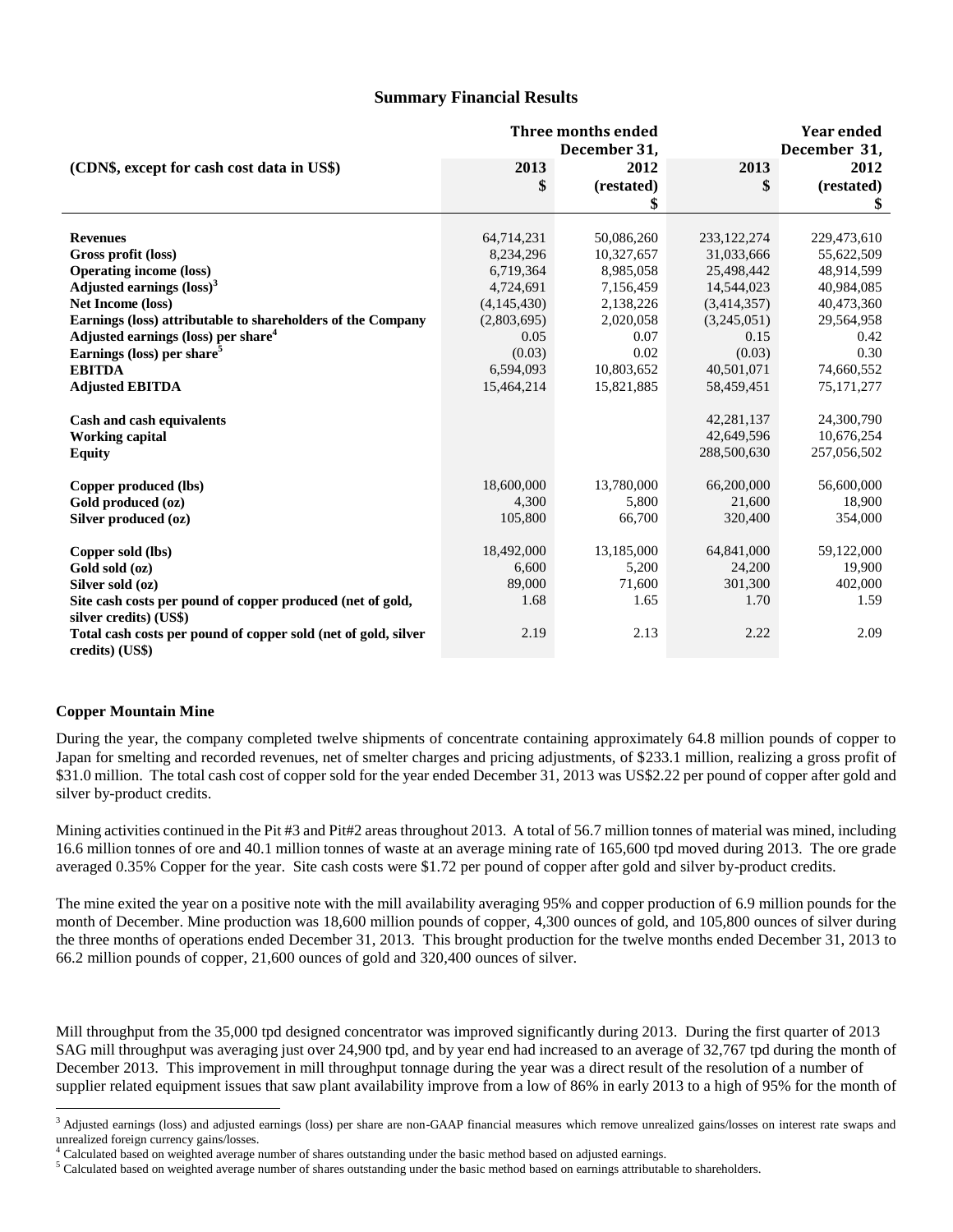December 2013. However, the main reason for the increased SAG mill throughput and mill production is a result of the temporary portable crushing measures taken by the Company during the year. At the start of the year the Company increased the powder factor in the blasting of ore to increase the fragmentation and create more fines in the feed to the SAG Mill. By year end, the Company had added three independent portable crushing plants along the conveyor route to the SAG Mill at a cost of approximately \$1.3 million per month. By year end these facilities collectively were able to crush approximately 10,000 tpd of ore to minus 2 inch size for the SAG Mill feed and resulted in increased mill throughput and copper production for the year. Copper production increased from 14.2 million pounds of copper in the first quarter to 18.6 million pounds of copper in the last quarter of 2013.

Listed below are a summarized balance sheet and income statement as well as conference call in details:

#### **Summarized Balance Sheet**

|                                           | December 31, | December 31,  |
|-------------------------------------------|--------------|---------------|
|                                           | 2013         | 2012          |
|                                           | \$           | (restated) \$ |
| <b>Assets</b>                             |              |               |
| Cash                                      | 42,281,137   | 24,300,790    |
| Accounts Receivable and prepaids          | 17,953,700   | 15,352,990    |
| Inventory                                 | 26,789,416   | 20,874,281    |
| Property, plant and equipment             | 531,890,214  | 541,607,854   |
| Other Assets                              | 44,166,934   | 29,684,388    |
|                                           | 663,081,401  | 631,820,303   |
| <b>Liabilities</b>                        |              |               |
| Current liabilities                       | 44,374,657   | 49,851,807    |
| Decommissioning and restoration provision | 6,245,963    | 6,997,883     |
| Interest rate swap liability              | 6,364,019    | 10,980,888    |
| Long-term debt                            | 311,241,671  | 304,178,343   |
| Deferred tax liability                    | 6,354,461    | 2,754,880     |
|                                           | 374,580,771  | 374,763,801   |
| <b>Equity</b>                             |              |               |
| Share capital                             | 186,291,105  | 157,942,209   |
| Contributed surplus                       | 9,662,977    | 9,469,280     |
| Retained earnings (deficit)               | 15,292,029   | 18,537,080    |
| Non-controlling interest                  | 77,254,519   | 71,107,933    |
| <b>Total equity</b>                       | 288,500,630  | 257,056,502   |
|                                           | 663,081,401  | 631,820,303   |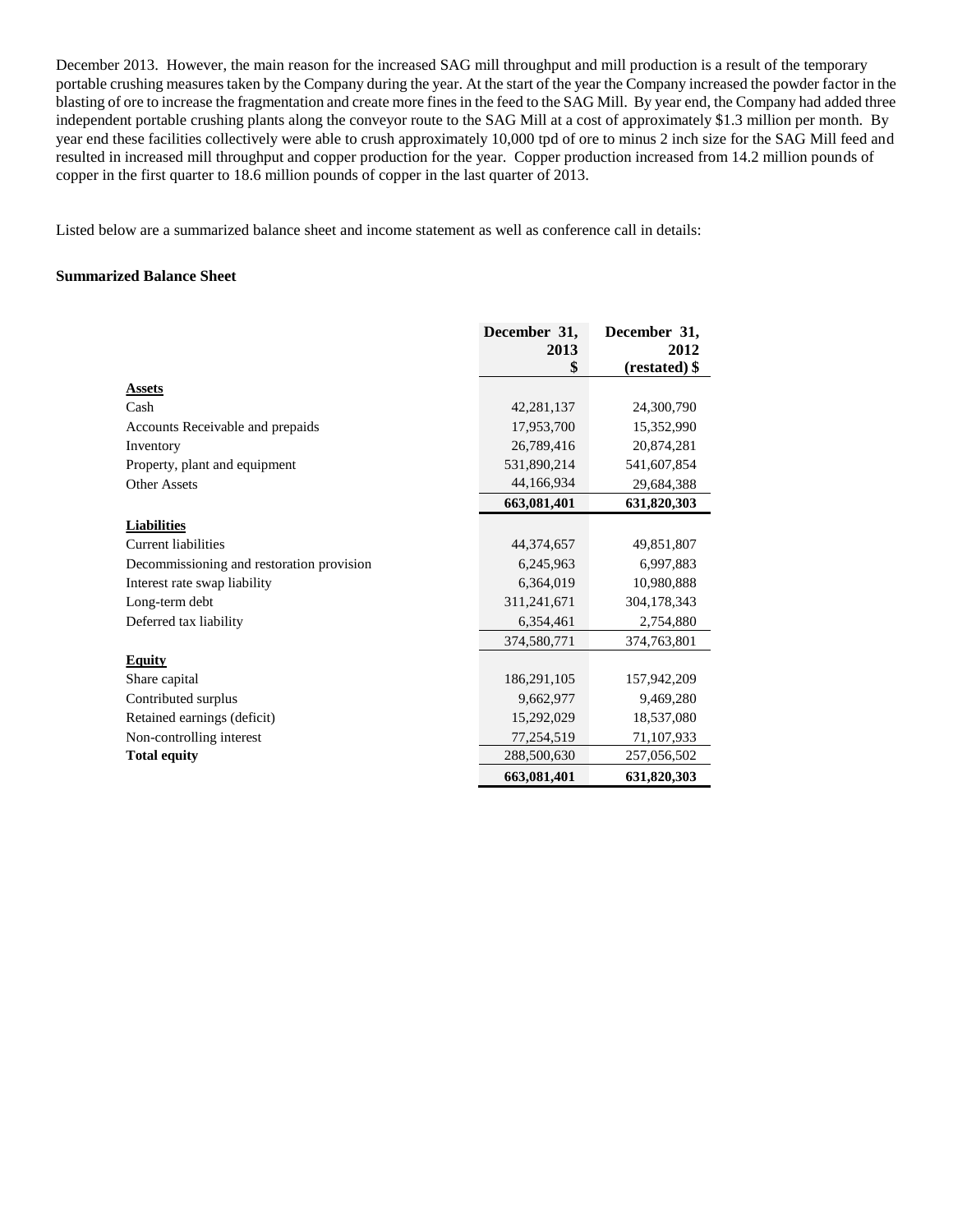#### **Summarized Income Statement**

|                                                                       | <b>Three months ended</b><br>December 31, |                | <b>Year ended</b> |                 |
|-----------------------------------------------------------------------|-------------------------------------------|----------------|-------------------|-----------------|
|                                                                       |                                           |                |                   | December 31,    |
|                                                                       | 2013                                      | $2012^6$       | 2013              | $2012^9$        |
| (CDN\$)                                                               | \$                                        | \$             | \$                | \$              |
| <b>Revenues</b>                                                       | 64,714,231                                | 50,086,260     | 233,122,274       | 229,473,610     |
| Cost of sales <sup>7</sup>                                            | (56, 479, 935)                            | (39, 758, 603) | (202, 088, 608)   | (173, 851, 101) |
| Gross profit                                                          | 8,234,296                                 | 10,327,657     | 31,033,666        | 55,622,509      |
| Other income and expenses                                             |                                           |                |                   |                 |
| General and administration                                            | (1,514,514)                               | (797, 283)     | (5,493,368)       | (4,252,973)     |
| Share based compensation                                              | (418)                                     | (545,316)      | (41, 856)         | (2,454,937)     |
| <b>Operating income</b>                                               | 6,719,364                                 | 8,985,058      | 25,498,442        | 48,914,599      |
| Pricing adjustments on concentrate and metal sales                    | (185, 387)                                | 1,878,416      | 1,031,760         | 1,641,593       |
| Finance income                                                        | 171,365                                   | 314,886        | 387,438           | 1,571,489       |
| Finance expense                                                       | (2,390,128)                               | (2,316,055)    | (8,773,795)       | (8,388,716)     |
| Current resource tax expense                                          | 602,290                                   | (252, 186)     | (632,750)         | (1,301,220)     |
| Deferred income and resource tax recovery                             | (192, 813)                                | (1,453,660)    | (2,967,072)       | (1,453,660)     |
| Adjusted earnings <sup>8</sup>                                        | 4,724,691                                 | 7,156,459      | 14,544,023        | 40,984,085      |
| Pricing adjustments on concentrate and metal sales                    | 185,387                                   | (1,878,416)    | (1,031,760)       | (1,641,593)     |
| Unrealized gain (loss) on interest rate swap                          | (57,270)                                  | (394,705)      | 2,217,428         | (3,654,594)     |
| Unrealized gain (loss) on foreign exchange                            | (8,998,238)                               | (2,745,112)    | (19, 144, 048)    | 4,785,462       |
| Net income (loss) and comprehensive income (loss) for                 |                                           |                |                   |                 |
| the period                                                            | (4, 145, 430)                             | 2,138,226      | (3, 414, 357)     | 40,473,360      |
| Net income (loss) and comprehensive income (loss)<br>attributable to: |                                           |                |                   |                 |
| Shareholders of the company                                           | (2,803,695)                               | 2,020,058      | (3,245,051)       | 29,564,958      |
| Non-controlling interest                                              | (1,341,735)                               | 118,168        | (169, 306)        | 10,908,402      |
|                                                                       | (4, 145, 430)                             | 2,138,226      | (3, 414, 357)     | 40,473,360      |
| Earnings (loss) per share                                             | (0.03)                                    | 0.02           | (0.03)            | 0.30            |
| Adjusted earnings per share                                           | 0.05                                      | 0.07           | 0.15              | 0.42            |

The full set of financial statements and accompanying MD&A are posted on Sedar.com.

#### **About Copper Mountain Mining Corporation:**

 $\overline{a}$ 

Copper Mountain's flagship asset is the 75% owned Copper Mountain mine located in southern British Columbia near the town of Princeton. The Company has a strategic alliance with Mitsubishi Materials Corporation who owns the remaining 25%. The Copper Mountain mine commenced production in the latter half of 2011, and has continued to improve its operations during the year. The 18,000 acre site has a resource of approximately 5 billion pounds of copper and remains open laterally and at depth. The mine has significant exploration potential that will need to be explored over the next few years to fully appreciate the properties full development potential. Additional information is available on the Company's new web page at [www.CuMtn.com.](file://tsclient/E/www.CuMtn.com)

 $^6$  2012 comparatives have been adjusted for application of IFRIC 20 and change in accounting policy related to inventory cost allocation.

 $^7$  Cost of sales consists of direct mining and milling costs (which include mine site employee compensation and benefits, mine site general and administrative costs, non-capitalized stripping costs, maintenance and repair costs, operating supplies and external services), depreciation and offsite transportation costs.

<sup>&</sup>lt;sup>8</sup> Adjusted earnings (loss) is a non-GAAP financial measure which excludes unrealized gains/losses on derivative instruments, changes in fair value of financial instruments, foreign currency gains/losses, pricing adjustments related to metal sales and non-recurring transactions.